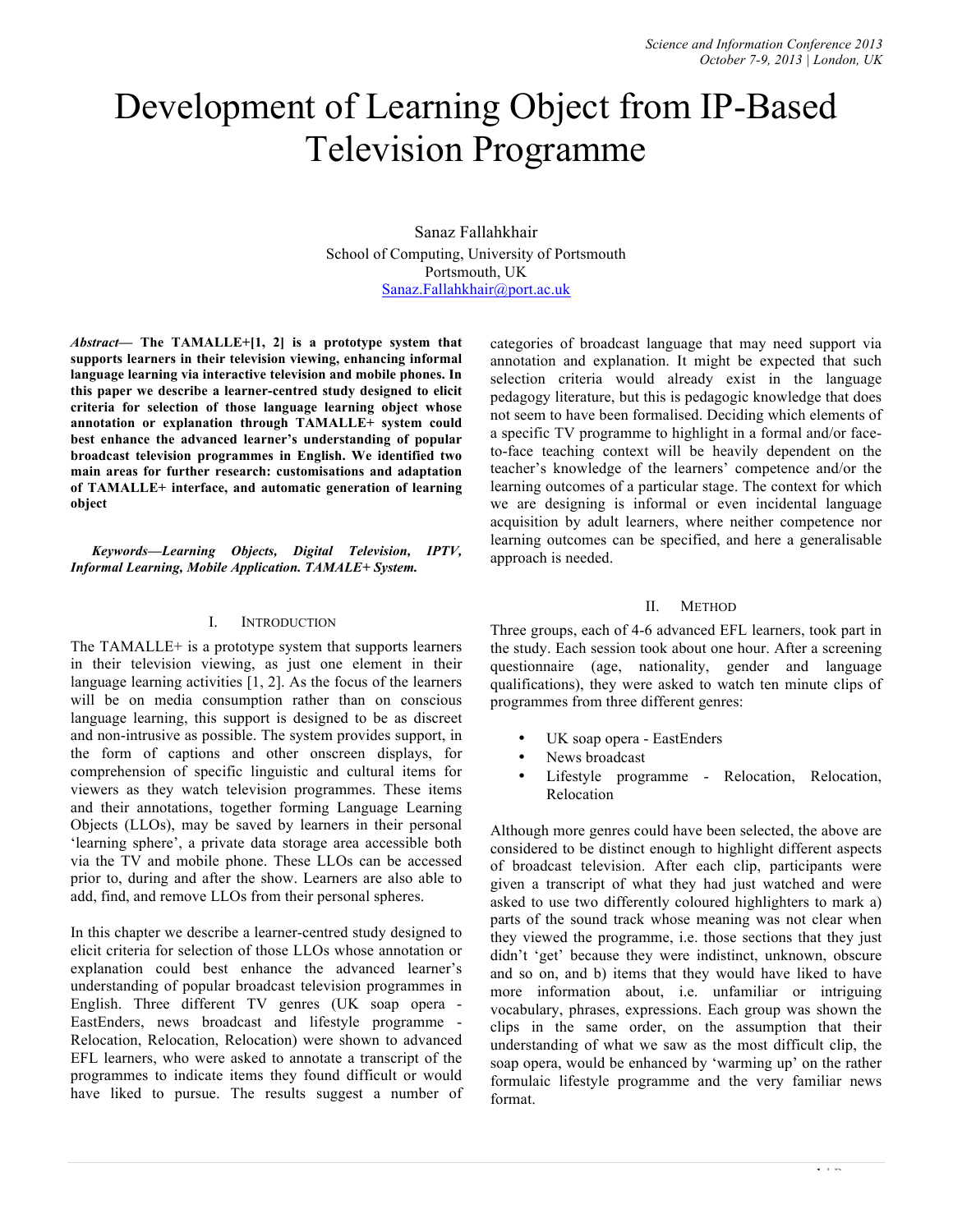Once they had seen all three programmes and highlighted the transcripts, participants were asked a number of questions about the clips, which they were asked to rank in terms of ease of comprehension. They were also given a list of categories of language item and asked to rank them to indicate a) those they would most like to see annotated on-screen as the programme ran and b) those they would have liked to be able to refer to before or after the programme. The categories we used were:

- Place names, e.g. Westward Ho!
- Language referring specifically to UK culture, e.g. GP or General Practitioner for family doctor
- References to Western culture, e.g. David and Goliath from the Bible, "the stuff dreams are made of" based on Shakespeare's The Tempest
- Figurative expressions, e.g. get your skates on, up sticks
- Slang, e.g. stuff Swindon, crash pad
- Regional accents, e.g. East London, Northern Irish
- Numbers
- Homophones (different words that sound the same), e.g. rains, reigns, reins
- Words that mean different things in different contexts, e.g. pad, provisional
- Phrasal verbs, e.g. pile in, pile up, pile on.

The categories were developed on an informal basis drawing on our personal experience and also suggestions from language teachers, which resulted in numbers and phrasal verbs being included. Participants could also recommend categories that did not figure on the list, although none did so.

# III. PARTICIPANTS

Participants were recruited on the basis that they had to be advanced English foreign language learners. Fourteen people in total from twelve different nationalities participated in the three sessions. There were eleven females and three males. Seven were between 20 and 29 years old, five were between 30 and 39, and two were 40 to 49. The nationalities were: Iranian [1], Turkish [1], Malaysian [1], Kuwait [1], Chinese [2], Romanian [1], Sri Lankan [1], Brazilian [2], Spanish [1], Mexican [1], French [1], and Dutch [1]. They were volunteers from the staff and students of Brighton University, mainly research staff and PhD students in a wide range of disciplines. They were all advanced EFL learners with qualifications equivalent to IELTS 7 or TOFEL 725 and several had acquired undergraduate or postgraduate degrees in the UK. None of the participants had seen these particular episodes before, although they were familiar with the various formats.

#### IV. DATA ANALYSIS

The raw data was analysed first by aggregating the words and sentences highlighted in each paragraph of the transcript. This was necessary when it became clear that participants had not distinguished between the 'during' and the 'before/after' conditions. We then identified those language items that were selected most often by our participants. A shortlist was made for each clip, eliminating items chosen by only one participant. These were used in conjunction with the results from the questions to form the rationale for selecting language items for annotation (see below).

(We also analysed the items on the shortlist in terms of the theme to which they related. Eight different subject themes emerged from the content: literature, sport, family affairs, immigration, geography, politics, health and religion. These were not used in the rationale but we expect them to be of use in the information architecture of any further vocabularies at a later stage).

# V. RESULT

Most of the participants indicated that television had had a positive impact on their language learning experience in the past. Only one participant mentioned that he had never used any television programme for language learning. Television was recognised as a useful medium for learning about foreign culture as well as language. It also provides an opportunity to hear different accents, dialects and pronunciations, which helps towards acquiring better listening skills. A full account of our results is given within the following two sections: comprehensibility of TV genres and categories of language learning objects.

#### *A. Comprehensibility of TV genres*

We asked our participants to indicate which programme they found easiest to understand. As Figure 1 shows, the news was rated most comprehensible, followed by the lifestyle programme, with the episode of the soap opera rated most difficult to understand. Only one person thought the soap opera was the easiest to understand.



Fig. 1. Comparing TV generas for comprehensibility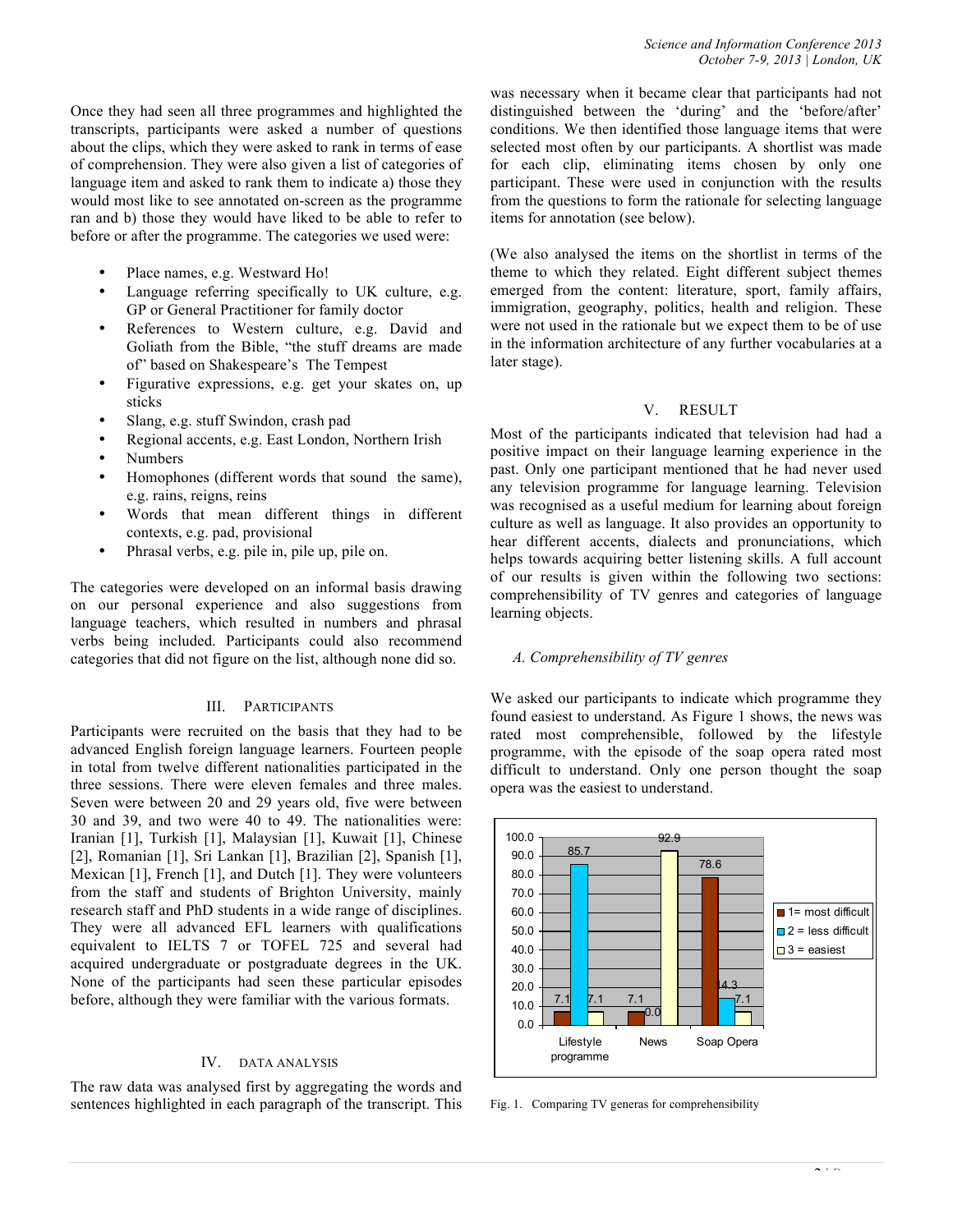The three genres compared here are also different in terms of their general characteristics and the way they are structured. This might be the reason that our participants indicated the results above. For example, the news has a rigid structure, starting with the main headlines, which are followed by more information. It is also sign-posted with other on-screen materials and explanations like figures, numbers and images, which make it easier to follow the spoken language. On the other hand, soap opera and lifestyle programmes usually contain lots of regional, colloquial and figurative language that makes them more difficult for language learners to understand.

#### *B. Categories of language learning objects*

Participants noted items from a number of different categories which they thought could be usefully either displayed or explained on-screen during the programme. Figure 2 indicates all ten categories suggested and the participants' ratings of the potential usefulness of each category. The five most wanted categories were:

- Word referring to UK culture (85.7%),
- Figurative expressions (71.4%)
- Names of unknown places (64.2%)
- Slang (64.2%)
- Western references (57.1)



Fig. 2. Categories of items selected for annotation

Participants also rated the desirability of being able to access information about the same categories of language item categories before or after the programme show time. Figure 3 indicates all ten categories suggested and the participants'

judgements on the usefulness of each category. The five most wanted categories were:

- Word referring to UK culture (92%),
- Figurative expressions (71.4%)
- Slang (64.2%)
- Name of unknown places (57.1%)
- Western references (50%)



Fig. 3. Categories selected for before/after retrival

Although we expected participants to request different services during and outside the programme transmission time, the above results indicate that this is not the case. The five most wanted categories selected by more than half of our participants in the above questions were the same, with only a slight change in order.

These results, indicating the most wanted categories of language item, were combined with the results of the participants' selection of raw language items from the programme transcripts to form the basis of a rationale for selecting language items for display and/or explanation. It was also important to bear in mind that any explanations had to be brief, suited to the learners' assumed level of competence and sensitive to context. Between 35 and 50 items were extracted for each clip and short explanations were provided for each. Table 1 shows some examples of the simple learning objects that were developed for news, lifestyle programmes and soap operas.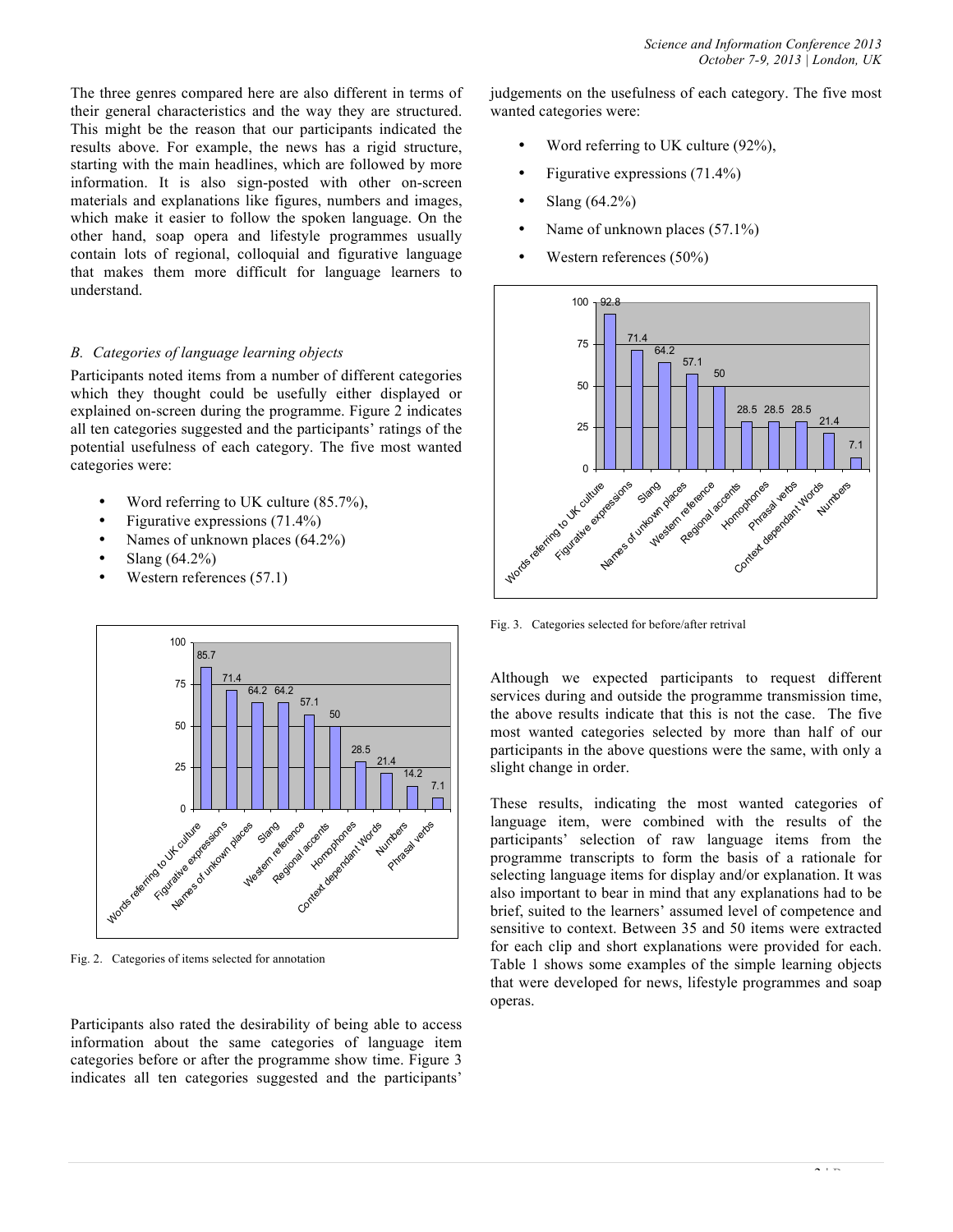| Genre           |                                 | <b>News</b>                                    |                                    |
|-----------------|---------------------------------|------------------------------------------------|------------------------------------|
|                 | Stop the drain on               | Stop waste of                                  | NHS = National                     |
|                 | <b>NHS</b>                      | NHS funds                                      | Health Service                     |
| GP              |                                 | Family doctor                                  | $GP = General$                     |
|                 |                                 |                                                | Practitioner                       |
| <b>Bradford</b> |                                 | industrial city                                |                                    |
|                 |                                 | in Yorkshire                                   |                                    |
|                 | David against                   | Struggle of                                    | Struggle of                        |
| Goliath         |                                 | weak against                                   | weak against                       |
|                 |                                 | strong                                         | strong. Biblical                   |
|                 |                                 |                                                | - from story of                    |
|                 |                                 |                                                | giant Goliath                      |
|                 |                                 |                                                | against boy                        |
|                 |                                 |                                                | David                              |
|                 |                                 | Lifestyle - Relocation, Relocation, Relocation |                                    |
|                 | It's the stuff                  | An ideal                                       | Poetic $-$                         |
|                 | dreams are made                 |                                                | Shakespeare,                       |
|                 | of                              |                                                | The Tempest                        |
|                 | High and dry                    | Left stranded                                  | Dead metaphor.                     |
|                 |                                 |                                                | $Strand = beach$                   |
|                 | Westward Ho!                    | Seaside                                        | Devon - rural                      |
|                 |                                 | village in                                     | county in SW                       |
|                 |                                 | Devon,                                         | UK                                 |
|                 | We put in the                   | We worked                                      | Echo of speech                     |
|                 | blood, sweat and                | very hard                                      | by Winston                         |
|                 | toil                            |                                                | Churchill                          |
|                 | Get our skates                  | Hurry                                          | Ice skates or                      |
|                 | on                              |                                                | roller skates                      |
|                 |                                 |                                                |                                    |
|                 |                                 |                                                |                                    |
|                 |                                 | Soap opera - EastEnders                        |                                    |
|                 | The novelty                     | It becomes                                     |                                    |
|                 | wears off                       | normal and                                     |                                    |
|                 |                                 | less                                           |                                    |
|                 |                                 | interesting                                    |                                    |
|                 | Stop fighting the<br>inevitable | Accept what                                    |                                    |
|                 |                                 | has to happen                                  |                                    |
|                 | Spiteful                        | Nasty, hateful                                 |                                    |
|                 | Provisional                     | Temporary                                      | Practical                          |
|                 |                                 | (driving                                       | information on<br>driving licences |
|                 | Once the cat is                 | licence)<br>Once a secret                      |                                    |
|                 | out of the bag                  | is in the open                                 |                                    |
|                 |                                 |                                                |                                    |

**Language item On-screen Further Explanation**

**TV** 

Table 1. Examples of simple LLOs developed for news, lifestyle and soap opera programmes

As can be seen from Table 1, explanations provided could be extended to include more information and explanations. This would be especially useful for those learners who seek to gather more information about a particular aspect of the LLOs. For example, in the case of 'David and Helen against Goliath', more information, possibly in the form of a hyperlink, could be provided to explain the source of this expression (i.e. the Bible), and an example of its usage in different situations

could be given. Also, a more general definition could be provided for specific geographical locations like 'Bradford'. owever, the affordances of media in use, in our case iTV and mobile, do not allow for the provision of long textual information and explanations and therefore they were not eveloped within the TAMALLE system.

# VI. DISCUSSION AND IMPLECATION

The study described here was designed to begin the process f developing guidelines for selecting language items from athentic TV programmes for annotation to support the comprehension of adult advanced EFL learners. By eliciting arners' perceptions of the language of three genres, we bound that annotation of a number of categories of language em - place names, figurative language, culturally specific pocabulary and so on - was perceived as being potentially seful to learners.

his exploratory study raises a number of questions. At the vel of methodology, it is clear that this study is limited by a) the small number of genres tested and b) the number and nge of learners. It could be that non-academic or bunger/older participants would have found other language ems to be of interest, or that they would have responded differently to our categorisation, which could be criticised for being too formal. It is not clear, for instance, whether gurative language or phrasal verbs are labels comprehensible by all learners. A subsequent study might also need to take to account the length of time each user had spent in the rget language country and also their levels of TV posumption. A further development would be to elicit similar ata from language teachers, to see if their perceptions match tose of independent adult learners.

everal aspects of the annotations lend themselves to daptation and personalisation. As discussed earlier, between 35 and 50 annotations were developed for each 10 minutes of adio-visual content. This means that an average maximum n-screen display time of between 12 to 17 seconds. This time ame seems to be more than enough for reading a brief line of xt on-screen, (although it assumes no gaps between displays, hich is arguable) [3]. However, as most research in this area has been directed at full subtitles for deaf people, we know little about its applicability for language learners. More rected research would be required to investigate the itability of speeds for annotated words for language arners. Speed and rate of display are areas where learners would likely benefit from adaptation and customization. A full system would provide features to allow learners to select the number of words for attention, e.g. in accordance with their own pace or cognitive loads. Details of screen display, such as font size, might also be adaptable.

A different aspect of adaptation might also be developed to allow a system to display annotations not simply according to the category based criteria described here, but also with regard to themes of interest to the user - historical, social